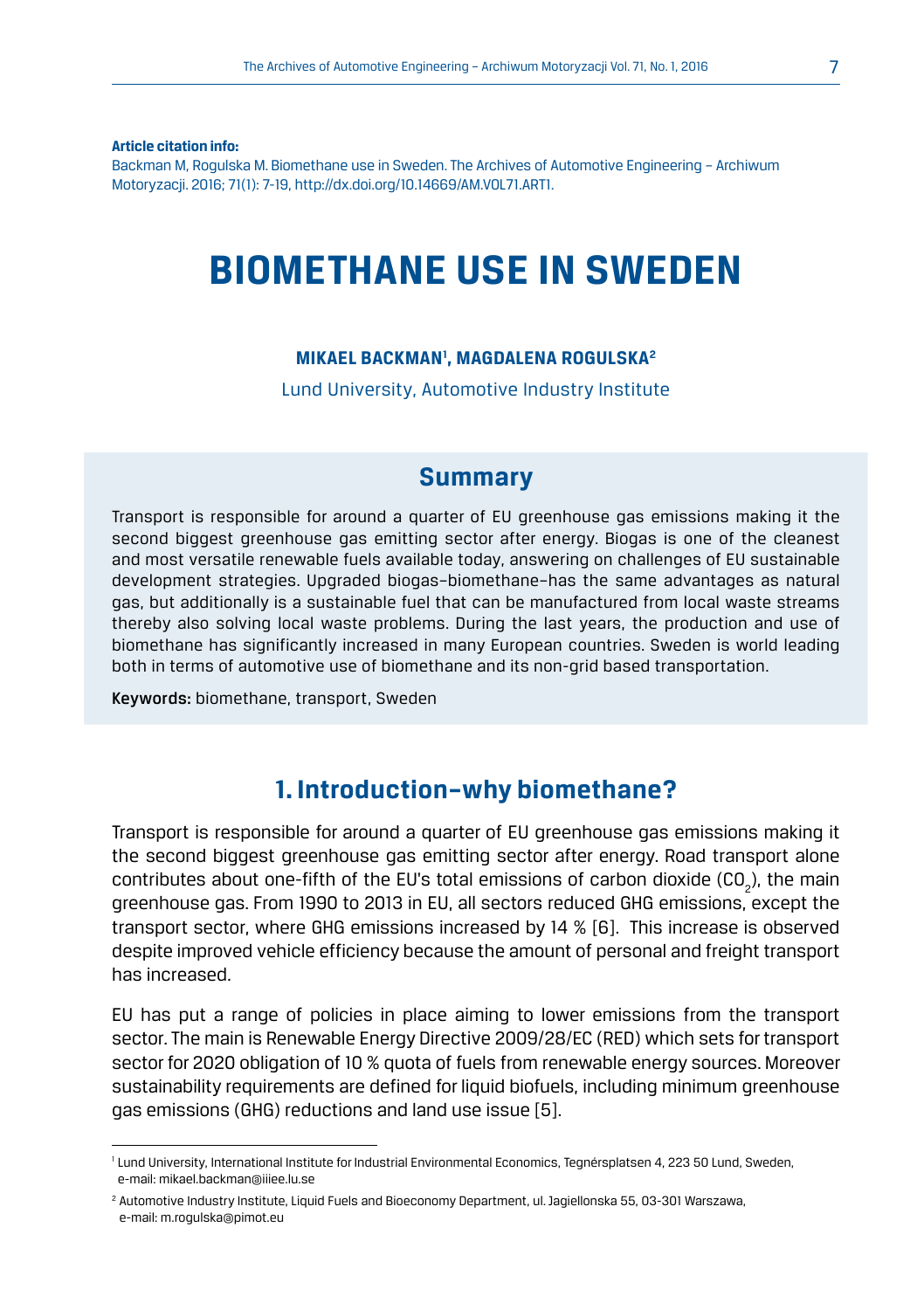The Renewable Energy Directive is complemented by several other directives:

- The Low Carbon Fuel Standard Directive (2009/30/EC) is an amendment to the Fuel Quality Directive (1998/70/EC) requiring 6-10 % decrease of greenhouse gas intensity of road and inland waterway vessel fuels by 2020 compared to the situation in 2010. This can be achieved by increasing market share of renewable fuels or low carbon fossil fuels.
- The Clean Vehicle Procurement Directive (2009/33/EC) addresses public sector procurement of vehicles and transport services with a purpose to expand sustainable vehicle fleets.
- The Alternative Fuel Infrastructure Directive (2014/94/EU) requires building up filling station networks for methane, hydrogen and electricity, which offer the most sustainable mobility.

On April 28, 2015, the European Parliament's approved the compromise agreement on the reform of the RED, which includes a 7 % cap on conventional biofuels (crop-based), in the EU's renewable energy target for its transport sector for 2020, and included indirect land use change (ILUC) factors but only for reporting purposes. The Council has to confirm the Parliament's vote, which is expected by the end of 2015. If approved, Member States will have to adopt the new legislation by 2017 [10].

Biogas is one of the cleanest and most versatile renewable fuels available today, answering on challenges of EU sustainable development strategies. It might be used to produce heat and electricity, both in small and large-scale applications [1]. It might also be used in various industrial processes or–after upgrading–as vehicle fuel replacing petrol or diesel. Biogas can be produced from almost any organic material through either digestion or gasification. Biogas produced from organic digestible materials also prevents emissions of methane, making it exceptionally good for the climate.

Upgraded biogas–biomethane–has the same advantages as natural gas, but additionally is a sustainable fuel that can be manufactured from local waste streams thereby also solving local waste problems. Several European projects (GasHighway, Biomaster, Baltic Biogas Bus etc.) have shown that biomethane produced and used locally, not only decreases negative environmental impacts of transport sector but, also generates jobs and could increase energy security and long term competitiveness (creation of new market).

The increased interest in natural gas/biomethane as a fuel is picked up by manufacturers, many of whom feature natural gas vehicles in their product line-up. For example the Bus World trade fair in Kortrijk (Belgium) last November manufacturers presented several new models running on natural gas, both for the urban and suburban environment [21].

# **2. Biomethane in Europe**

During the last years, the production and use of biomethane has significantly increased in many European countries. By 2015 biomethane was produced in more than 340 plants in 17 countries. In October 2015 German Energy Agency has organized first European Biomethane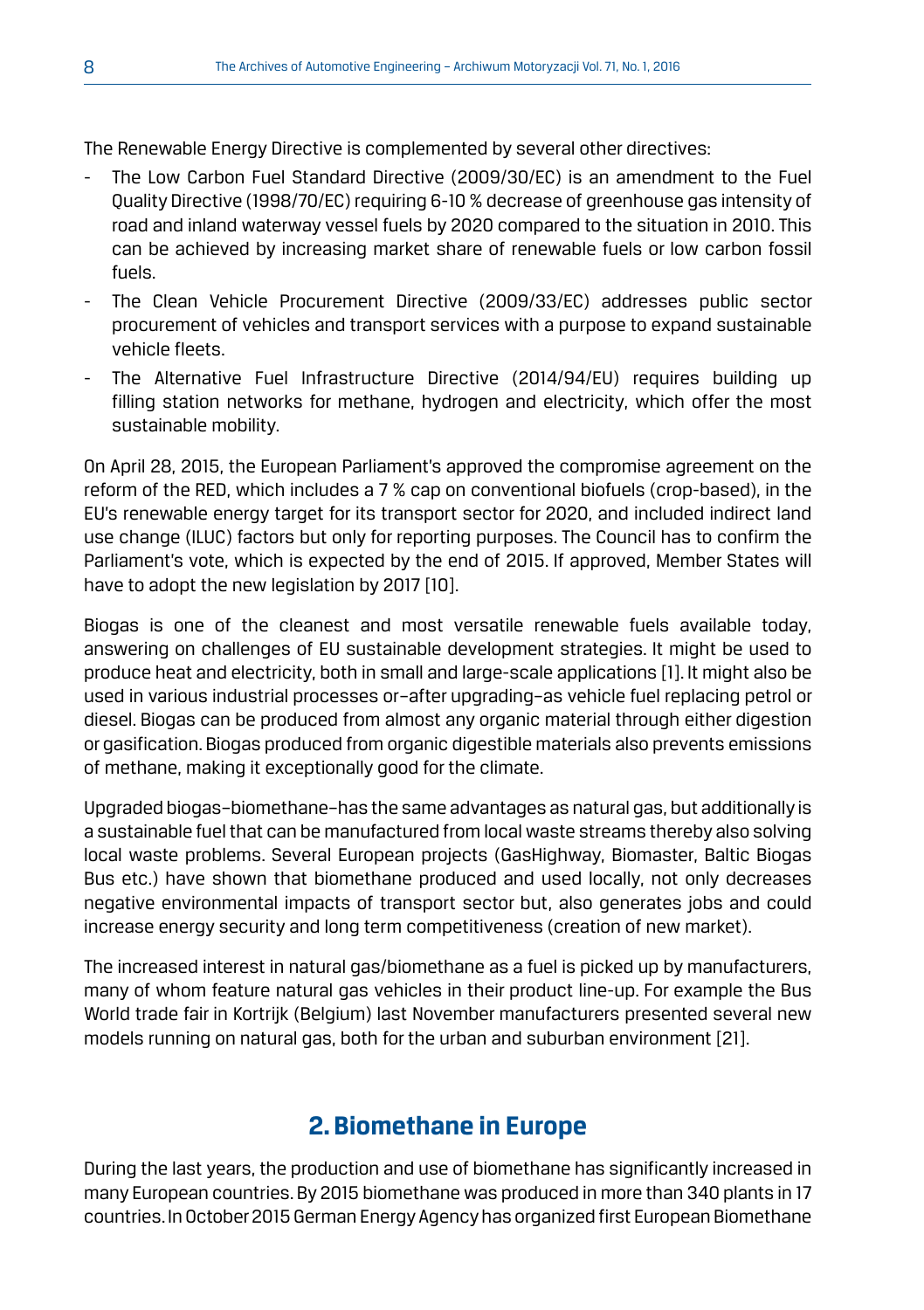Conference in Berlin. New biomethane markets were discussed and national political frame works as well as the adapted biomethane production concepts were presented [22].

In Table 1 some numbers showing development of biomethane market in chosen EU countries in 2012 are presented [18].

In most countries in Europe, where significant share of the residential and industrial sector have access to the natural gas grid, the biomethane is transported mainly through the gas grid. Such solution is implemented e.g. in Germany, where in 2014 biomethane from 155 upgrading units was injected to the grid (in 2012 it was 118 from 120 as shown in Table 1) [20]. However, in countries such as Sweden where the gas grid coverage is limited and restricted to only a part of the country, have implemented other solutions. In 2012 only 11 of the 53 biogas upgrading plants were injecting biomethane into the national gas grid in Sweden (at the end of 2014 the situation did not changed–from 55 biogas upgrading plants only 10 were injecting biomethane to the grid). The remaining facilities are using alternative solutions to distribute the produced biomethane to the end-users [18].

| <b>Country</b>  | <b>Biogas</b><br>plants <sup>1</sup> | <b>Biogas</b><br>upgrading<br>plants<br>(fed in) | <b>Upgrading</b><br>capacity <sup>2</sup> ,<br>Nm <sup>3</sup> /h | <b>Gas filling</b><br>stations | <b>Gas driven</b><br>vehicles<br><b>NGV</b> |
|-----------------|--------------------------------------|--------------------------------------------------|-------------------------------------------------------------------|--------------------------------|---------------------------------------------|
| Austria         | 421                                  | 10(7)                                            | 2000                                                              | 203                            | 7065                                        |
| Germany         | 9066                                 | 120 (118)                                        | 72 000                                                            | 904                            | 95 162                                      |
| Italy           | 264                                  | 1(0)                                             | 540                                                               | 903                            | 746 470                                     |
| Sweden          | 187                                  | 53(11)                                           | 16 800                                                            | 190                            | 44 000                                      |
| The Netherlands | 211                                  | 16 (16)                                          | 6540                                                              | 150                            | 5 201                                       |

Table 1. Biomethane development in selected EU countries in 2012 [18]

<sup>1</sup> not included landfill plant  $\frac{2}{3}$  referring to biomethane

<sup>3</sup> total (public and private)

#### **2.1. Technical standards**

Biomethane from organic matter offers an extension and gradually increasing substitution for fossil natural gas. It can be mixed at any ratio with natural gas when used in natural gas vehicles. Development of technical standards can significantly support implementation of advanced biofuels, in that biomethane. Standards for biomethane need to meet both, requirements of the natural gas grid and requirements of automotive use. The Swedish standard SS 155438 "Motor fuels – Biogas as fuel for high-speed Otto engines" developed in 1999 was for long time the only standard regulating direct use of biomethane as an automotive fuel [1, 17].

On February 2015 Technical Committee CEN/TC 408 "Natural gas and biomethane for use in transport and biomethane for injection in the natural gas grid", has published document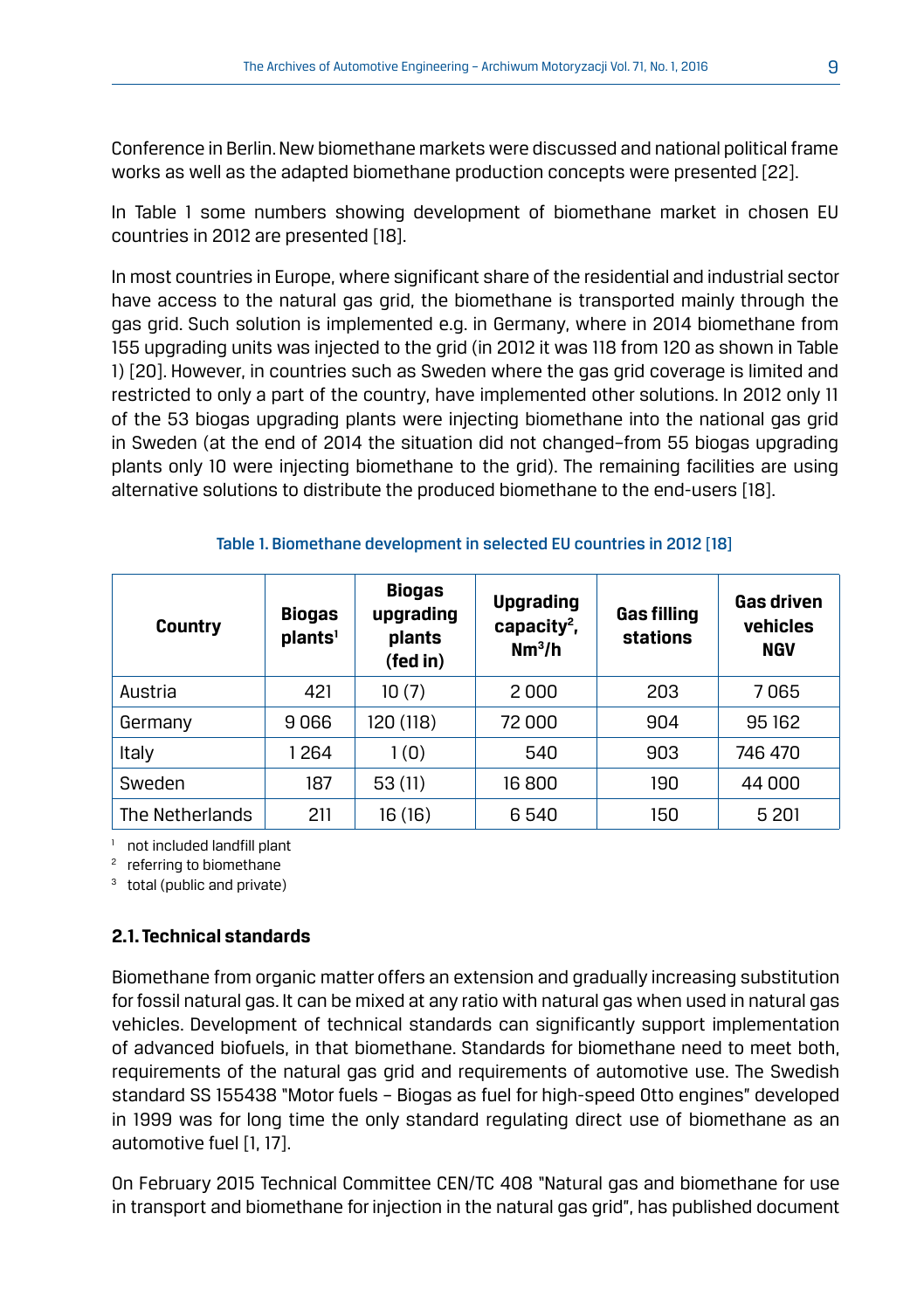#### Table 2. Requirements, limit values and related test methods for natural gas and biomethane as automotive fuels with normal MN grade (methane number as in EN 16726) [9]

|                                                                                  |                     |                           | Limit values <sup>a</sup> |                                                  |  |
|----------------------------------------------------------------------------------|---------------------|---------------------------|---------------------------|--------------------------------------------------|--|
| <b>Parameter</b>                                                                 | <b>Unit</b>         | min                       | max                       | <b>Test method</b>                               |  |
| Total volatile silicon<br>(as Si)                                                | mgSi/m <sup>3</sup> |                           | 0,1 or $0.5^{\rm b}$      | SP test method                                   |  |
| Hydrogen                                                                         | % mol/mol           |                           | $\overline{c}$            | EN ISO 6974-3<br>EN ISO 6974-6<br>EN ISO 6975    |  |
| Hydrocarbon dew point<br>temperature (from<br>0,1 to 7 MPa absolute<br>pressure) | °Γ.                 |                           | -2 (as in EN<br>16726)    | ISO 23874<br>ISO/TR 11150<br><b>ISO/TR 12148</b> |  |
| Oxygen                                                                           | % mol/mol           |                           | 1                         | FN ISO 6974 series<br>EN ISO 6975                |  |
| Hydrogen sulfide<br>+Carbonyl sulfide (as<br>sulfur)                             | mq/m <sup>3</sup>   |                           | 5 (as in EN<br>16726)     | EN ISO 6326-1<br>EN ISO 6326-3<br>EN ISO 19739   |  |
| S total                                                                          | mgS/m <sup>3</sup>  |                           | C                         | EN ISO 6326-5<br>EN ISO 19739                    |  |
| Methane number                                                                   | Index               | $65d$ (as in<br>EN 16726) |                           | Annex A of EN<br>16726                           |  |
| Compressor oil                                                                   |                     |                           | e                         | ISO 8573-2                                       |  |
| Dust impurities                                                                  |                     |                           | f                         | ISO 8573-4                                       |  |
| Amine                                                                            |                     |                           | 10 <sup>9</sup>           | <b>VDI 2467</b><br>Blatt 2:1991-08               |  |
| Water dew point                                                                  | SPP 4.4             |                           |                           |                                                  |  |

#### Comments

- **a** Limit values are absolute, the number of the decimal places shall not imply the accuracy of the test method.
- $^{\rm b}~$  A silicon content of  $\,$  (0,1 or 0,5 mg/m $^3$  is considered as a safe level. Further research is needed for a decision whether a higher limit value is acceptable.
- $\degree$  Currently, there is a difference between the automotive industry needs for sulfur content (10 mgS/m $^3$ including odorisation) and the values the gas industry can provide  $(30 \text{ mg/m}^3)$  including odorisation). See Annex B. It is possible to cover this parameter in a national foreword.
- $^\mathsf{d}\,$  The methane number depends on the composition of the distributed natural gas. It should be noted that only a small fraction of the distributed natural gas has a methane number below (MWM) of 70.
- <sup>e</sup> The fuel shall be free from impurities other than "de minimis" levels of compressor oil and dust impurities. In the context of this European Standard, "de minimis" means an amount that does not render the fuel unacceptable for use in end user applications.
- $^\mathfrak{f}\;$  Fueling stations providing LNG should include a filter with maximum size of 5 µm nominal and 10 µm absolute with 90 % efficiency and giving maximum particle contamination of 10 mg/L of LNG to protect the vehicle system from debris.
- <sup>g</sup> When the absence of liquid water can be demonstrated, it is necessary to monitor these parameters.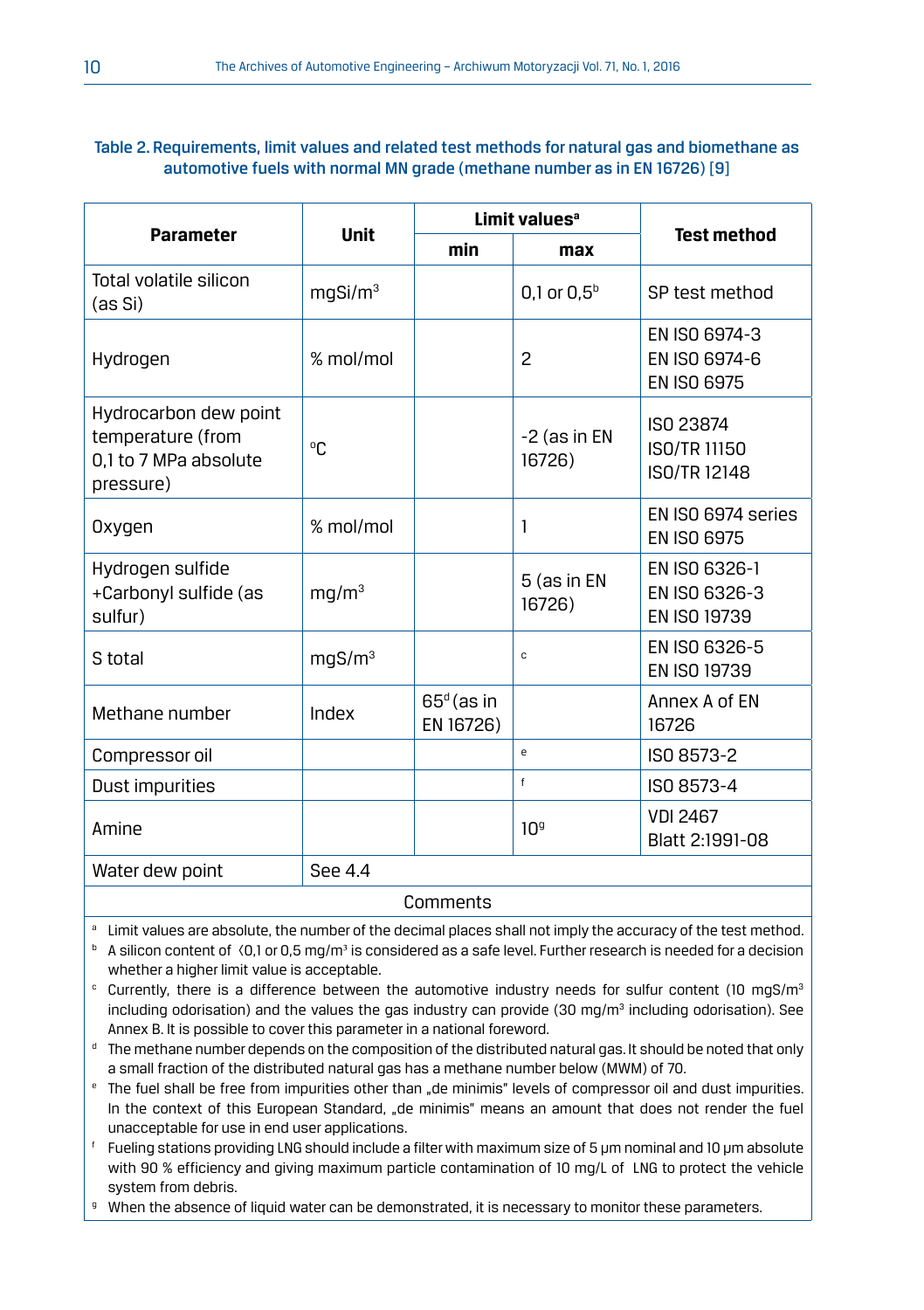FprEN 16723-2:2015 prepared under a mandate given to CEN by the European Commission and the European Free Trade Association. If the working group's proposal is accepted, then the standard will be published in 2016 [9].

Mentioned document consists of two parts:

- FprEN 16723-1:2014, Natural gas and biomethane for use in transport and biomethane for injection in the natural gas network – Part 1: Specifications for biomethane for injection in the natural gas network,
- FprEN 16723-2:2014, Natural gas and biomethane for use in transport and biomethane for injection in the natural gas network – Part 2: Automotive fuel specifications.

Part 2 specifies the requirements and test methods for natural gas (group L and H), biomethane and blends of both at the point of use as automotive fuels and applies to these fuels irrespective of the storage state (compressed or liquefied).

# **3. Biomethane in Sweden**

Sweden is world leading both in terms of automotive use of biomethane and its non-grid based transportation. The development of biogas as vehicle fuel in Sweden is a result of a combination of a surplus of gas from biogas plants, primarily at the sewage treatment plants, and a low electricity price that forces the biogas into markets other than electricity production [14, 17]. In Sweden natural gas and biomethane are complementary fuels [16]. In 2014 more than 50 % of the produced biogas was used as transport fuel (biomethane) in Sweden and represents over 70 % of the total sold CNG (Fig. 1).

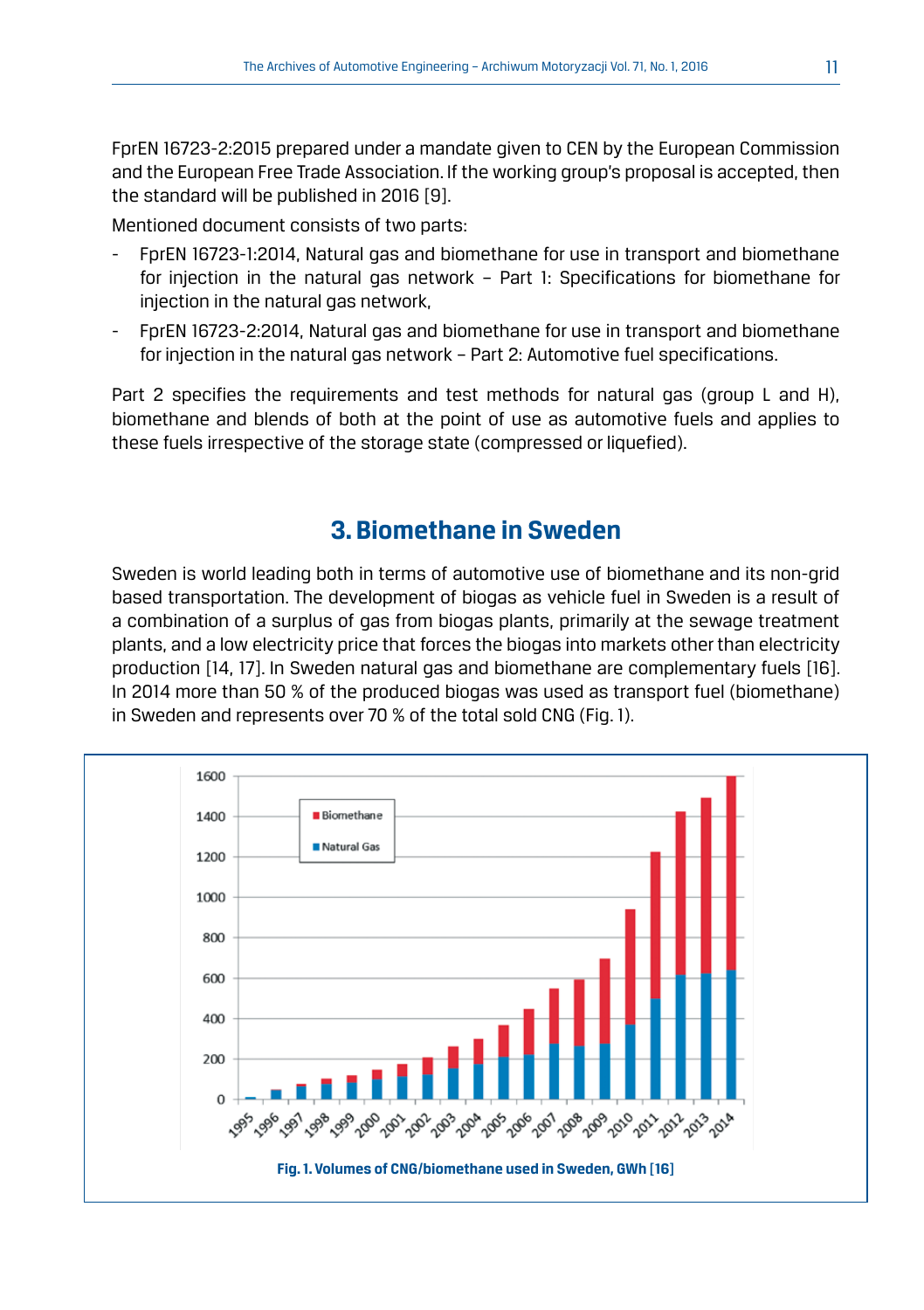In the last 15 years, the Swedish market for natural gas fuel has grown steadily. At the end of 2014 Sweden had a well-balanced fleet with 46 975 light duty vehicles, 2 315 buses (17 % of national market) and 750 HD trucks (Fig. 2).



In 2014 there were 59 biogas upgrading plants in the operation: 41 water scrubbers, 6 PSA and 12 amine scrubbers. In 2015 two new membrane units and 1 cryogenic one started operation [16].

It is worth to underline that Sweden, without access to a natural gas pipeline system (except a 300 km stretch along the southwest coast), has managed to build up a good refueling network in the southern half of the country, and now is expanding it into the northern part. At the end of year 2014 there were over 155 public filling stations and 63 non-public ones [16]. This was possible via building of local plants for the production of biomethane. There are more than a dozen cities where the bus fleets completely rely on biomethane. The positive development when it comes to bus fleets has resulted from municipal and regional support for biomethane.

The support system in Sweden in biogas sector is mainly focused on increasing the usage of biomethane as vehicle fuel.

The existing support systems include [4, 16, 17]:

- no carbon dioxide or energy tax on biogas until the end of 2015 (extension 2020 pending EU approval),
- 40 % reduction of income tax for use of company NGVs until end of 2019,
- investment grants for marketing of new technologies and new solutions for biogas during 2010-2016. Maximum 45 % or 25 MSEK (~3M€) of investment cost,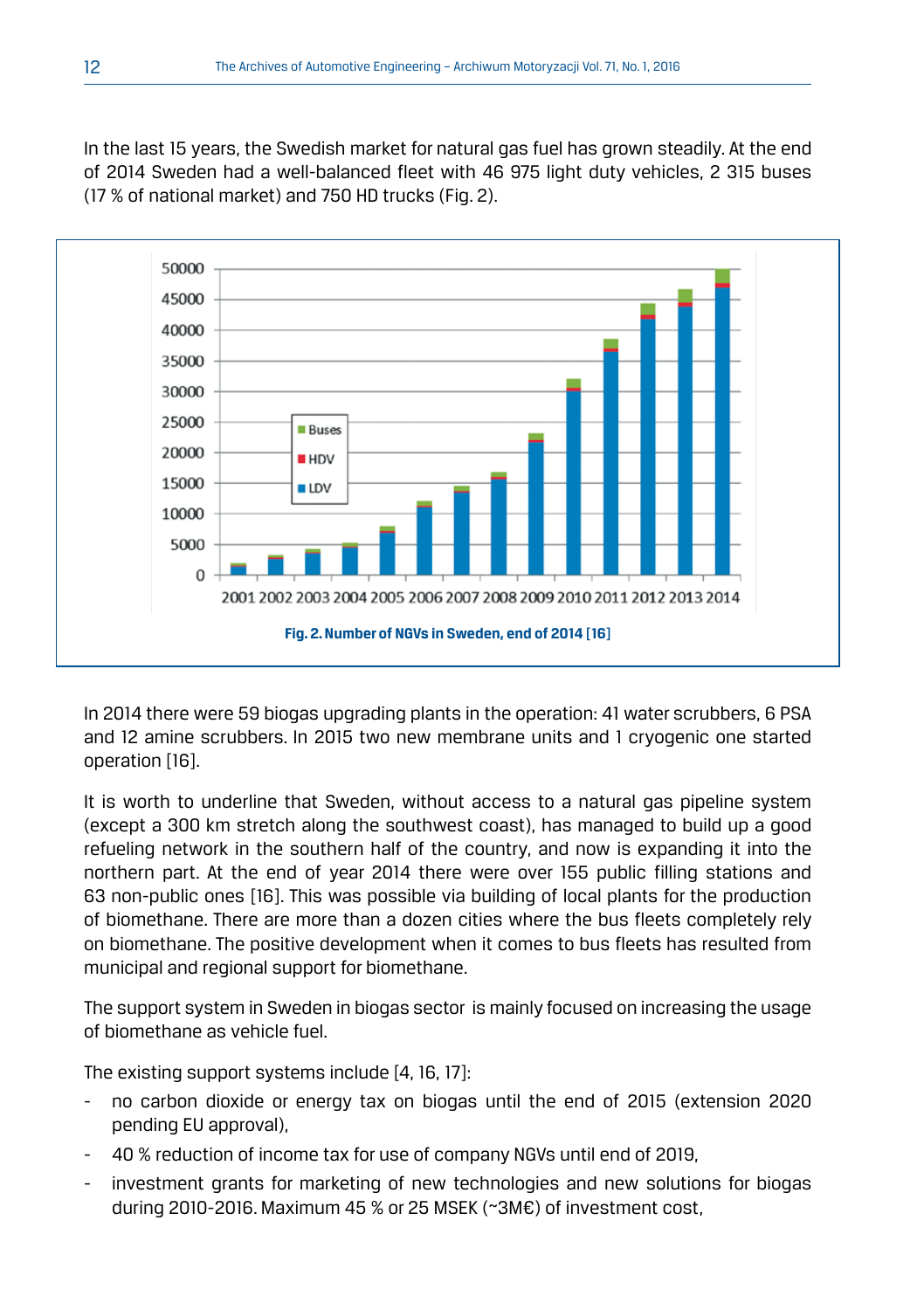- climate investment grant for municipalities: total budget 1,925 MSEK (~200 M€) until the end of 2018,
- 0,2 SEK/kWh (~€ 0,02/kWh) for manure based biogas production to reduce methane emissions from manure. Total budget 355 MSEK (10 years).

In last days the Swedish Government has presented its plan for a taxation policy of biofuels in relation to the EU regulation. In a special application to the European Commission (EC) the government have asked for a continued tax exemption for biogas as a fuel until the end of 2020 [19]. Positive answer will form basis for stable development of the sector in next years.

#### **3.1. National strategies**

In Sweden government 2020 goals for renewables (50 % of the total energy utilization and 10 % goal in transports) are already reached.

Sweden has published a governmental vision to have a fossil free transportation sector by 2030 and a sustainable and resource efficient energy system without net emissions of greenhouse gases to the atmosphere by 2050 [4].

In the same time the gas industry has announced their biomethane vision with 100 % target in NGV market by 2030, and 100 % in the national grid by 2050. It is planned that national strategy will be launched in December 2015 [16].

### **4. Case studies**

In Sweden tens of municipalities have shown that local policies played key roles in market creation. Municipal policies have enabled their citizens and companies to make transition to sustainable transport based in 100 % on renewable energy, being ahead the national goal for 2030.

Biogas is the most obvious example of municipal opportunities, since municipalities control both the source of biogas, biowastes, and large amount of transport. Therefore, they can create both supply and demand locally. Municipalities are responsible for biowaste management and they can decide it to be used for transport fuel production. They can also decide that their own vehicles, municipal buses and waste trucks will use the local fuel. It means that municipalities can create local isolated markets independently, even without involvement of private companies and even if those fuels are not used elsewhere.

Successful market creation has been implemented politically and technologically diverse ways. Main instruments have been ownership policy of municipal companies and purchasing policies. Municipalities have not only utilized their existing companies, but also established new companies for this sector, e.g. distribution companies Svensk Biogas and Fordonsgas. Public purchasing policy legislature has been effectively implemented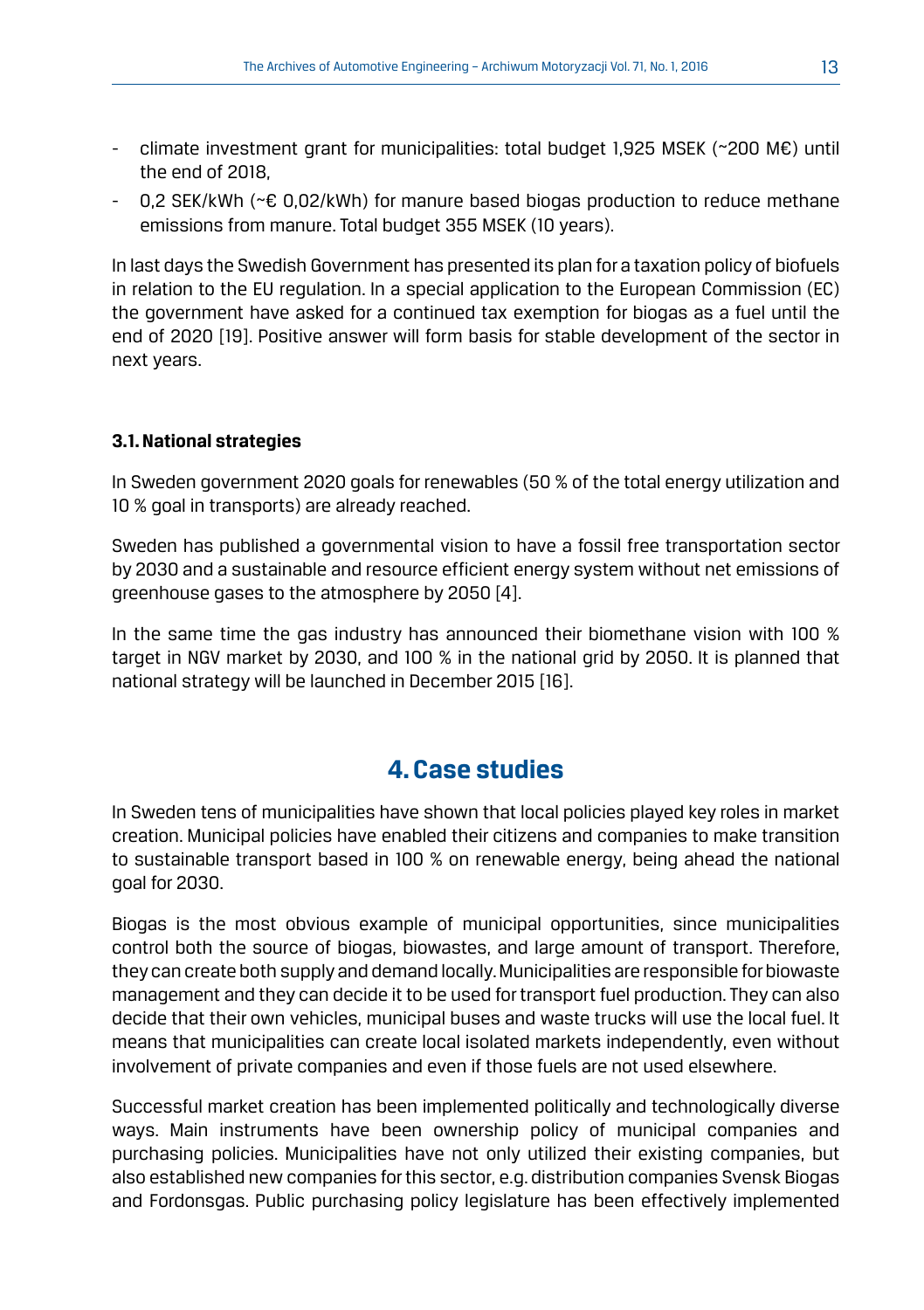for vehicle and their energy purchases as well as for transportation service procurements (e.g. city buses and waste trucks) for all municipal organizations. Moreover new area of expertise for local companies has arise–production of upgrading equipment (e.g. Malmberg, Purac), gas vehicles (e.g. Scania, Volvo).

The regions of Västra Götaland and Skåne in western and southern Sweden are responsible for a significant part of the development of biogas. Unique interaction between research, political decisions, trade and industry has been significant for the development of the biogas field in these regions [3, 12].

#### **4.1. Västra Götaland**

Göteborg and West Sweden are forerunners in biogas production for vehicle use, where a third of Sweden's methane gas fueling stations are located. By the end of 2009, there were around 7,500 gas-driven vehicles consuming 100 GWh biogas and 100 GWh natural gas [3].

Göteborg and West Sweden have a long history of using methane gas in vehicles. City of Göteborg is a pioneer in many types of biogas technology. Municipal waste water company began biomethane production and opened the first private biomethane filling station in 1992 at municipal sewage treatment plant. Since then Göteborg has been one the largest biomethane producers in Sweden, mostly based on municipal sewage.

Volvo built their first methane gas-driven bus at the end of the 1980s. In 1994, the first fueling station for compressed biogas was built at Gryaab wastewater treatment plant where converted Volvo bi-fuel cars were refueled.

Since 1996, the city-buses in the City of Trollhattan have been fueled by locally produced biogas, placing the city amongst the first in Sweden in biomethane use. Two years later the company Fordonsgas was founded, now one of Sweden's leading gas-fueling stations operators. These developments lead to the formation of the Biogas West project.

Launched in 2001, Biogas West is a regional cooperation project in Western Sweden to implement biogas as a vehicle fuel. Led by Business Region Göteborg, the project involves more than 25 stakeholders representing companies, municipalities in the western region, organizations and authorities. The purpose of Biogas West was to develop a new environmentally-sound industry that stimulates market development for the production, distribution and use of biogas as a vehicle fuel [3, 11].

The increased use of biomethane and the development of the western Sweden cluster contribute to substantial reduction of greenhouse gasses emissions. In addition, it solves waste problems and stimulates the production of organic fertilizers.

In Göteborg and Western Sweden, biogas is used on a large scale and replaces 20 % of the fossil fuels used in the transport sector. Biogas is used in cars, buses, trucks and ships. Biogas is produced from household and industrial waste, as well as agricultural and forest residues, and Göteborg is the leading centre for thermal gasification, producing large amounts of biomethane from forest residues.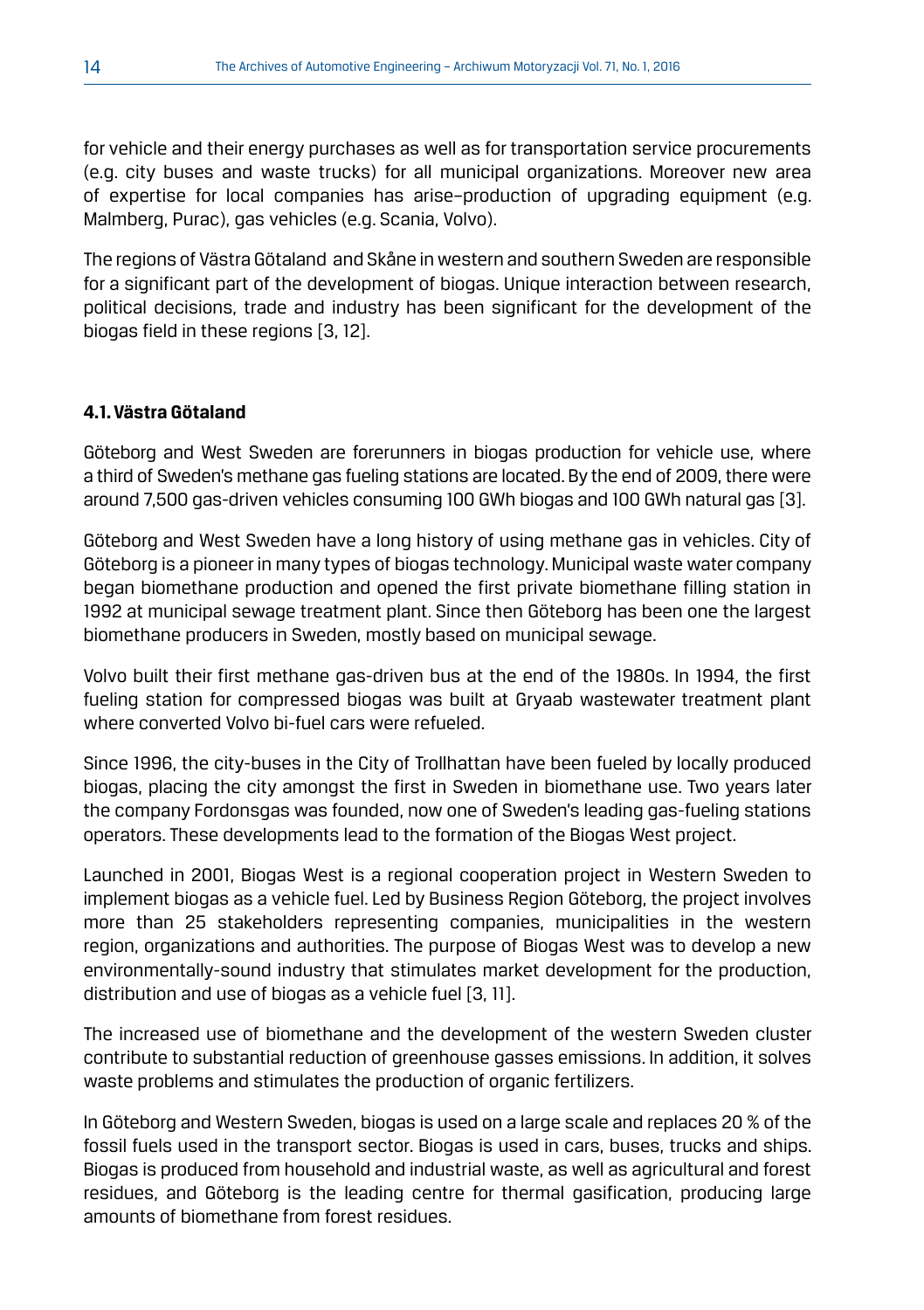Thanks to the well-developed natural gas grid, regional biogas grids and liquefied biogas, Western Sweden is a leading centre for the production, distribution and use of liquefied biogas. The region is a world-leading cluster for developing biogas engines and vehicles. Methane-diesel engines for heavy duty trucks, buses, construction vehicles and ships are being developed, as well as vehicles with gas-electric hybrid power trains.

#### **4.2. Skåne Region**

Skåne aims to have 100 % renewable public land transport system by 2015 in the whole province based on locally produced wind power and biowastes [6, 7].

By 2020 the 100 % renewable requirement is extended to all transport, which is directly controlled by provincial and municipal governments: own/leased vehicles, waste trucks, ferries and water buses. Renewable electricity is the main technology for rail transport, biomethane for road transport and liquefied biomethane LBG for water transport. Main source of renewable electricity for transport is wind power, which originates from offshore wind farms, onshore wind farms, individual onshore turbines and building integrated wind turbines.

Currently locally produced biogas is used as biomethane in road transport and agricultural tractors. In addition, LBG is available for trucks. Local LBG production is planned and it will be used in water transport also. There are now 7 upgrading plants, over 40 biomethane filling stations and 2 LBG stations in Skåne.



**Fig. 3. Biomethane filling station for buses in Kristianstad in Skåne**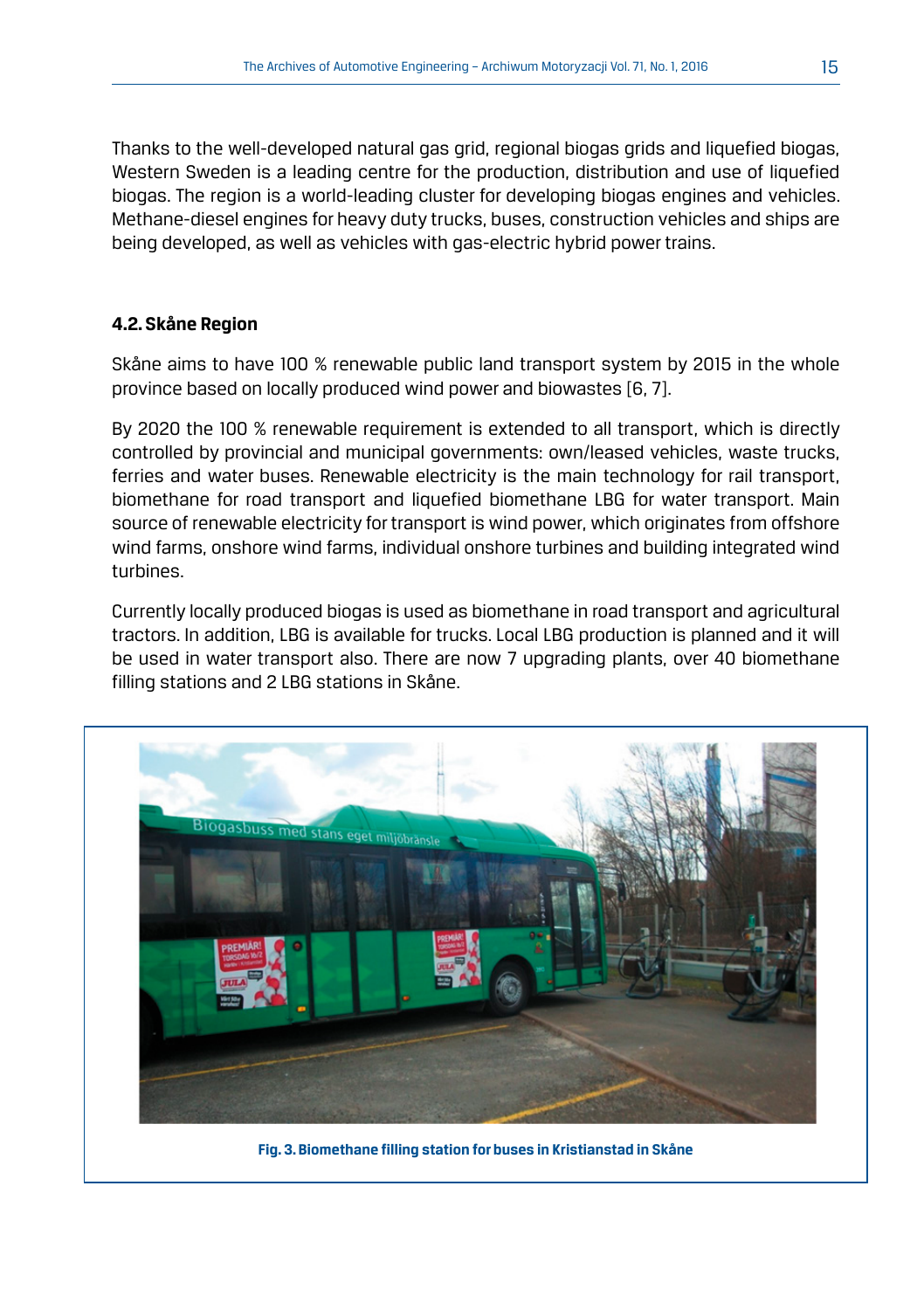Provincial target for biogas production in 2020 is 3 TWh, of which 95 % originates from waste feedstocks. At least 85 % will go to vehicle use. Half of the production would come from biogas plants and half from one central gasification plant. The gasification plant project is run by E.ON, the most important private partner in the region. The plant will be located either in Malmö or Landskrona. Public-private partnerships are essential for reaching the goals.

City of Malmö was slowly starting with biogas use in transport sector, but it became the first Swedish municipality to operate natural gas (CNG) city buses in 1987; by 2000 all city buses were running on CNG. Other types of vehicles started using CNG in 1996, when the first public filling station was opened. Biomethane use started in 2008, when upgrading plant was opened at a municipal sewage treatment plant. Since then the share of biomethane use has been increasing and it is the goal of municipal government to stop using natural gas in city buses and municipal vehicles in 2015. By the end of 2015 at least 75 % of municipal vehicles should be biomethane powered, and the rest by other renewable fuels (including electricity from wind and PV).

Malmö has also co-funded private efforts. An excellent example is biogas powered milk transport: milk trucks and the first slow filling station at a dairy depot in 2009. It was a new application for slow filling stations [7].

# **5. Future trends of development in Sweden**

#### **5.1. Substrate – potential and limitations**

In the past, environmental issues and waste management requirements drove the success of the current biogas production system in Sweden. In Sweden, many municipalities have installed co-digestion plants in order to fuel their public transportation fleet as a local solution to climate change and air pollution [13]. Nonetheless, the number of municipalities with biogas fuelled fleets is still relatively low and more municipalities could use biofuels in their public transportation systems from local substrates.

The Swedish Waste Management and Recycling Association has noted an increase of 21 % in organic waste for biogas production from 2013-2014 [2]. There is growing number of municipalities collecting separated organic waste (190 from 290), the report identified an additional 70 which will install new organic waste handling facilities in the coming years [2]. This offers opportunities to increase the substrate base and develop biogas plants throughout Sweden. As owners of the waste, municipalities can drive the production and development of biogas. In several studies [3,10] public-private partnerships have been indicated as one of elements supporting the development of biogas.

However for biogas production several obstacles are noticed such as substrate competition, suggestion of new very tough regulations on digestate as fertilizer (limits on content of heavy metals), uncertainties concerning ILUC etc. [15].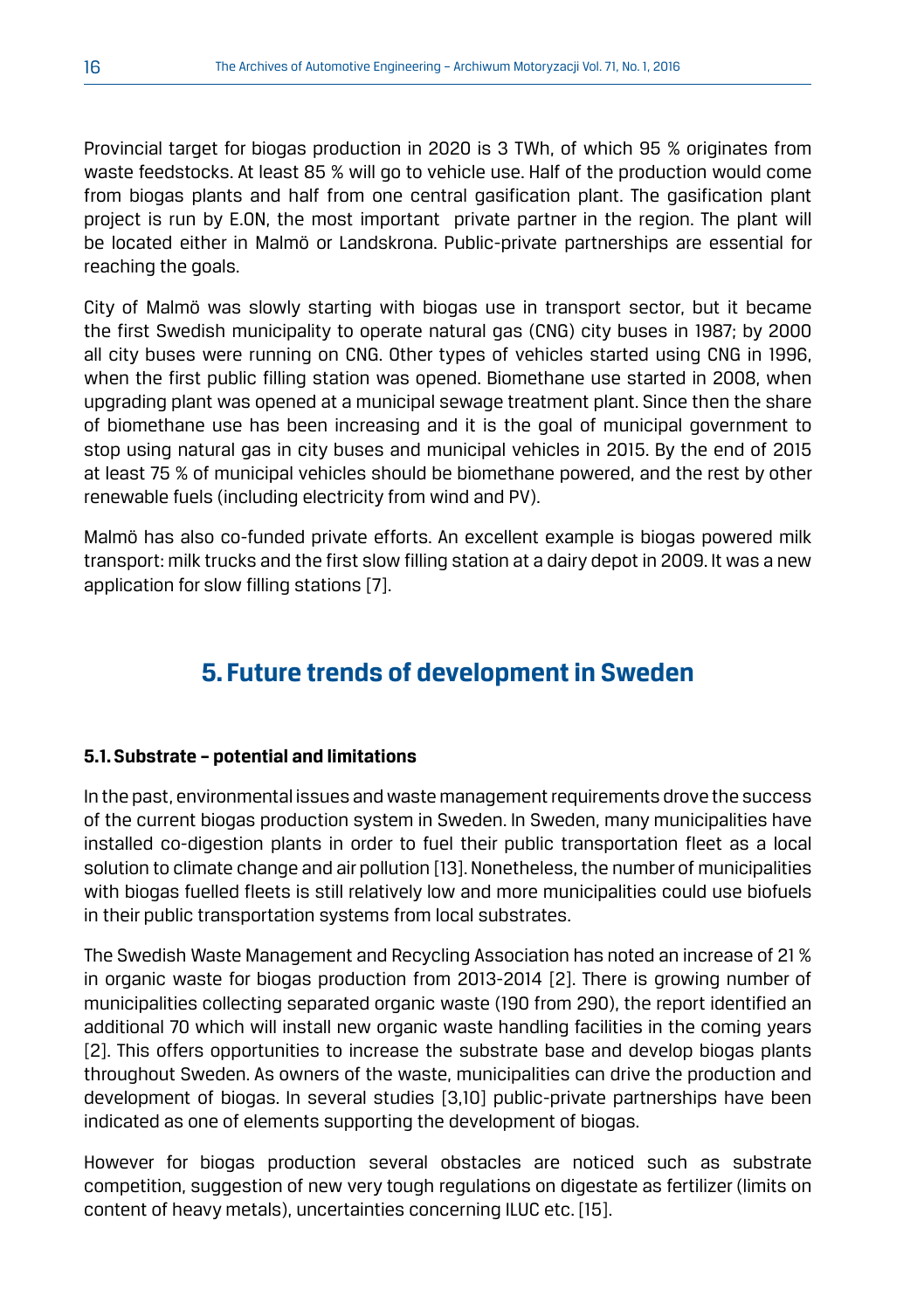With future scenarios of biomethane development pathways also other sources of raw material for biomethane production are taken into account. Sweden is pioneering in the large scale production of biomethane produced from forest industry waste within Europe.

The first large-scale gasification plant, GoBiGas, set to produce biogas from wood materials, is presently starting up in Göteborg. The GoBiGas plant will be directly connected to the natural gas grid running along the west coast of Sweden [16].

#### **5.2. Research topics**

Sweden is world leading both in terms of automotive use of biomethane and its non-grid based transportation. Today the biomethane is mainly transported in its compressed state in mobile storage units, but other solutions such as transport of its liquefied state and by way of local gas grids are under development [12].

Local gas grids are an option that gains more and more attention in Sweden as a means of transporting biomethane and natural gas outside the existing national natural gas grid. In larger volume markets, their economics are competitive with road transport, in spite of the much larger investment cost. Rather large-scale local or even regional grids are being projected, aiming to interconnect larger industries, cities, biomethane production plants and LNG terminals at the coast (3 LNG import terminals in 2015).

The market for liquefied biomethane (LBG) and natural gas in Sweden is growing especially by possibility of substituting diesel in heavy duty vehicles (Volvo and Scania) and substituting oil in ships [12].

The availability of liquefied gas will also support the use of L-CNG filling stations servicing both conventional CNG vehicles and hopefully also long haulage 44 ton trucks using LNG. There are currently two L-CNG filling stations operating in Göteborg & Södertalje and an LNG station, which is situated in the city of Malmö. The first production plant for liquefied biomethane (LBG) is located in Linköping in the VästraGötaland County and is in operation since 2012 [7].

During the last couple of years Volvo Trucks have developed diesel-methane trucks, for both CNG and LNG filling, which are now on the market.

BiMe-Trucks, a project financed by the Swedish Energy Agency, has been an important part of the Swedish LBG development, coordinating refueling stations construction and vehicle introduction. The aim of the project was to erect LNG refueling stations and to develop, offer and deliver to market LNG/LBG powered road haulage trucks equipped with energyefficient methane diesel engines. Within the project three refueling stations (Fig. 4) were constructed and 48 vehicles were delivered to customers [22].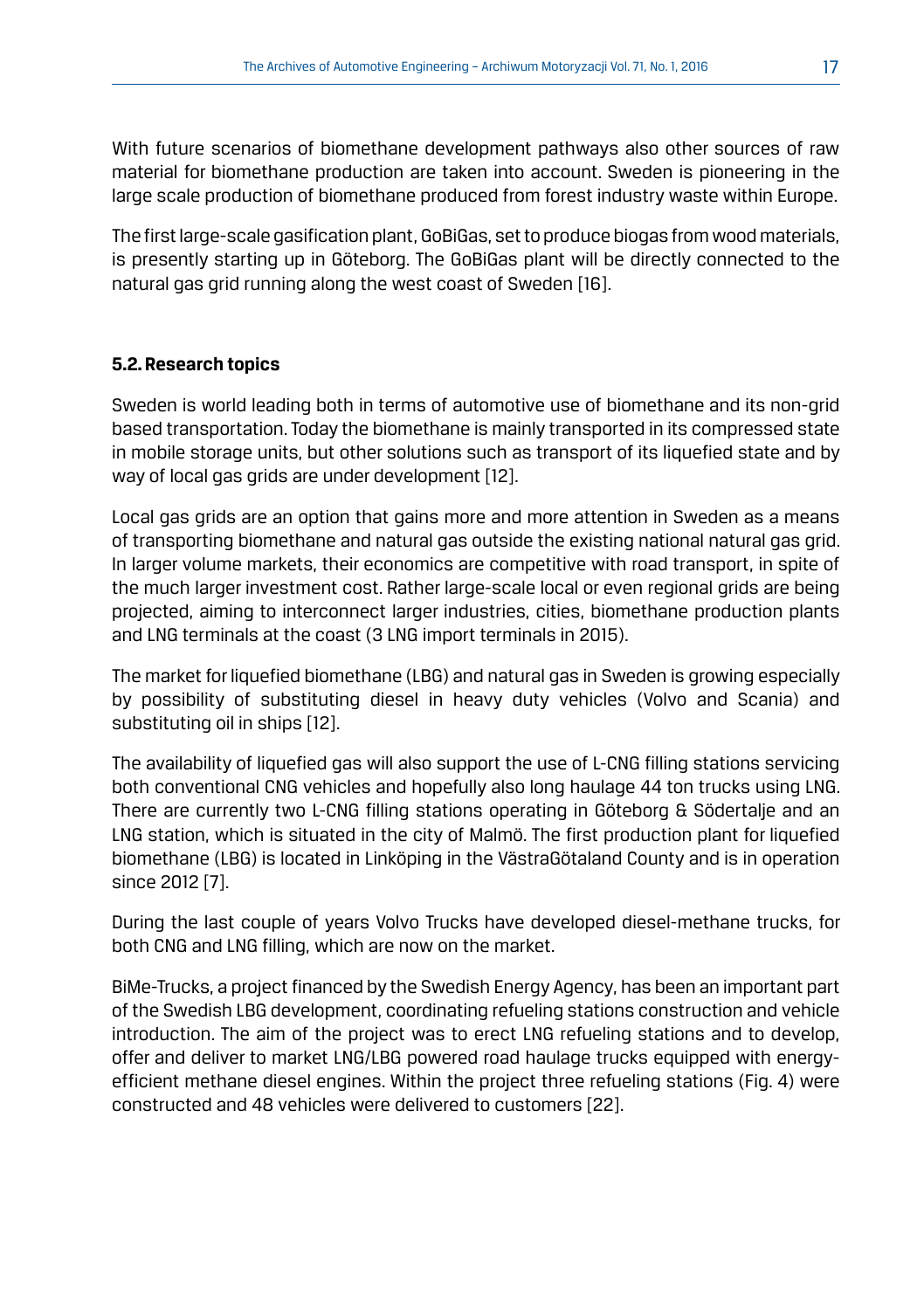

**Fig. 4. Volvo LNG/biomethane truck at filling station, Göteborg** 

Another innovation is the future overland transportation of LNG/biomethane using tank trailers to supply filling stations without close access to biogas plants or the NG grid [12, 15].

# **6. Conclusions**

The prospects for biomethane are highly promising, especially when taking into account passenger cars, heavy goods and air traffic and when looking at the bigger picture of the international markets.

Biomethane is an attractive fuel to support the transition from the fossil fuels and to response to emission reduction challenges. The use of biomethane will imply very low GHG emissions if produced e.g. through gasification of biomass (comparable to advanced biofuels) or even negative GHG emissions when produced from feedstock which otherwise would emit methane during its decomposition process such as organic municipal wastes or manure.

In Sweden biomethane is already pushed forward so it can be a good example for analyzing pluses and minuses of such solution. Swedish-Polish Sustainable Energy Platform [23] is promoting good practices from Sweden by organizing study tours, seminars and conferences as well as establishing contacts between researchers, local authorities and enterprises interested in the Swedish model of biomethane use in transport.